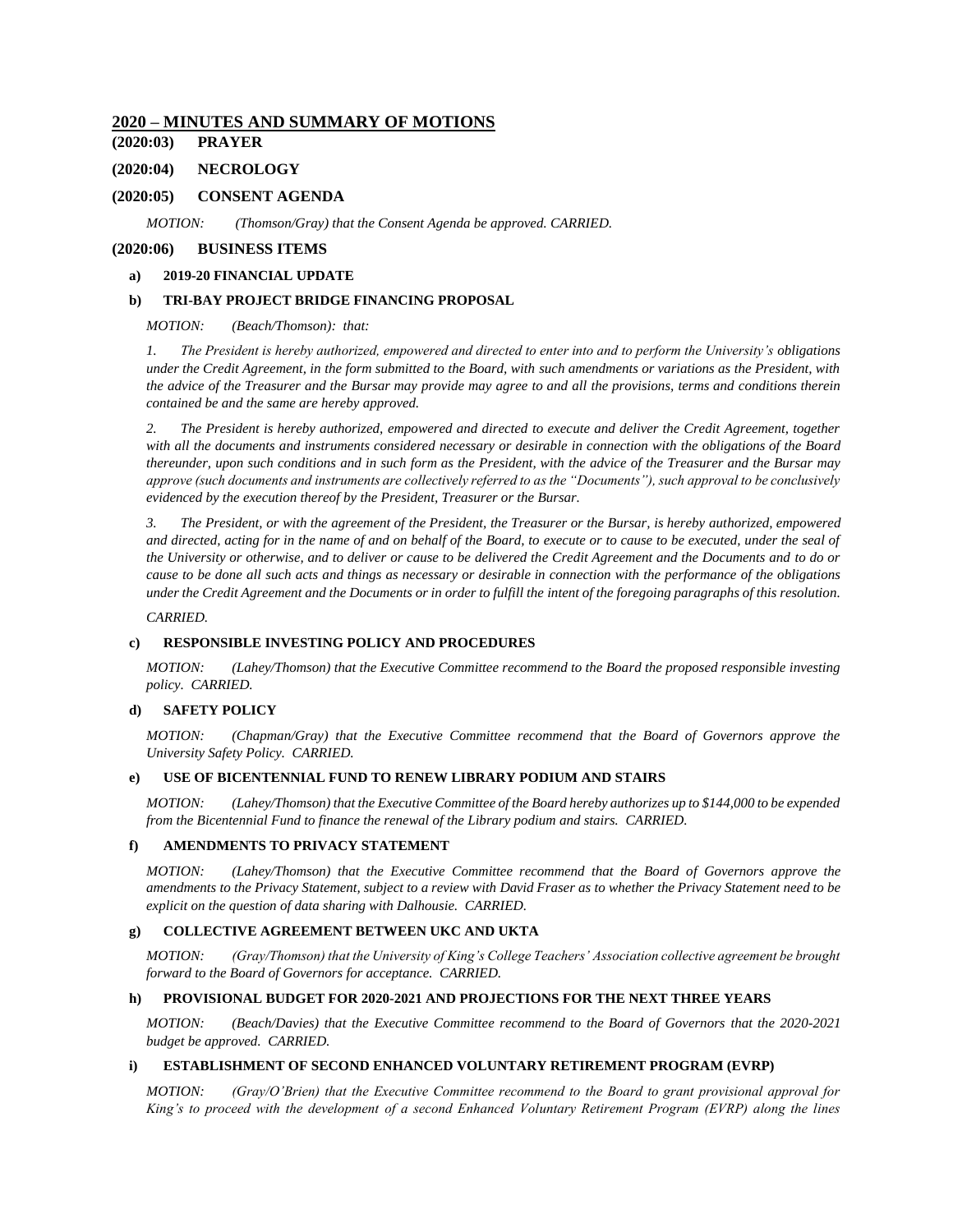*[described in the accompanying documentation. Be it further resolved that the Executive Committee recommend to the Board](#page-8-1)  [to approve the use of the funds remaining from the first EVRP program to finance a second EVRP program. CARRIED.](#page-8-1)*

**j) [ANALYSIS OF ACADEMICA'S CONCLUSIONS AND RECOMMENDATIONS](#page-8-2)**

**[\(2020:07\) PRESIDENT'S REPORT](#page-9-0)**

**[\(2020:08\) KSU REPORT](#page-10-0)**

**[\(2020:09\) VICE-PRESIDENT'S REPORT](#page-10-1)**

### **[\(2020:10\) REGISTRAR'S REPORT](#page-11-0)**

### **[\(2020:11\) GOVERNANCE, HUMAN RESOURCES AND NOMINATING COMMITTEE REPORT](#page-11-1)**

*[MOTION: \(Gray/Lahey\) that the Executive Committee recommend to the Board of Governors the approval of the](#page-11-2)  [appointments of:](#page-11-2)*

*a) [Naomi Rosenthal to the Governance, Human Resources and Nominating Committee;](#page-11-3)*

*b) [Hugh Wright and Rosalie Courage to the Executive Committee for the duration of their terms as Committee Chairs;](#page-11-4)  [and](#page-11-4)*

*c) [Tom Eisenhauer as Chair of the Investment Committee upon the expiry of the term of the current Investment Committee](#page-11-5)  [Chair.](#page-11-5)*

*[CARRIED.](#page-11-6)*

#### **[\(2020:12\) OTHER BUSINESS](#page-11-7)**

#### **(2020:13)** *[IN CAMERA](#page-11-8)*

*[MOTION: \(Ruck/Gray\) that the Board of Governors' Executive Committee enter an in camera discussion. CARRIED.](#page-11-9)*

*[MOTION: \(Gray/Ruck \) that the Board of Governors' Executive Committee move out of the in camera discussion.](#page-11-10)  [CARRIED.](#page-11-10)*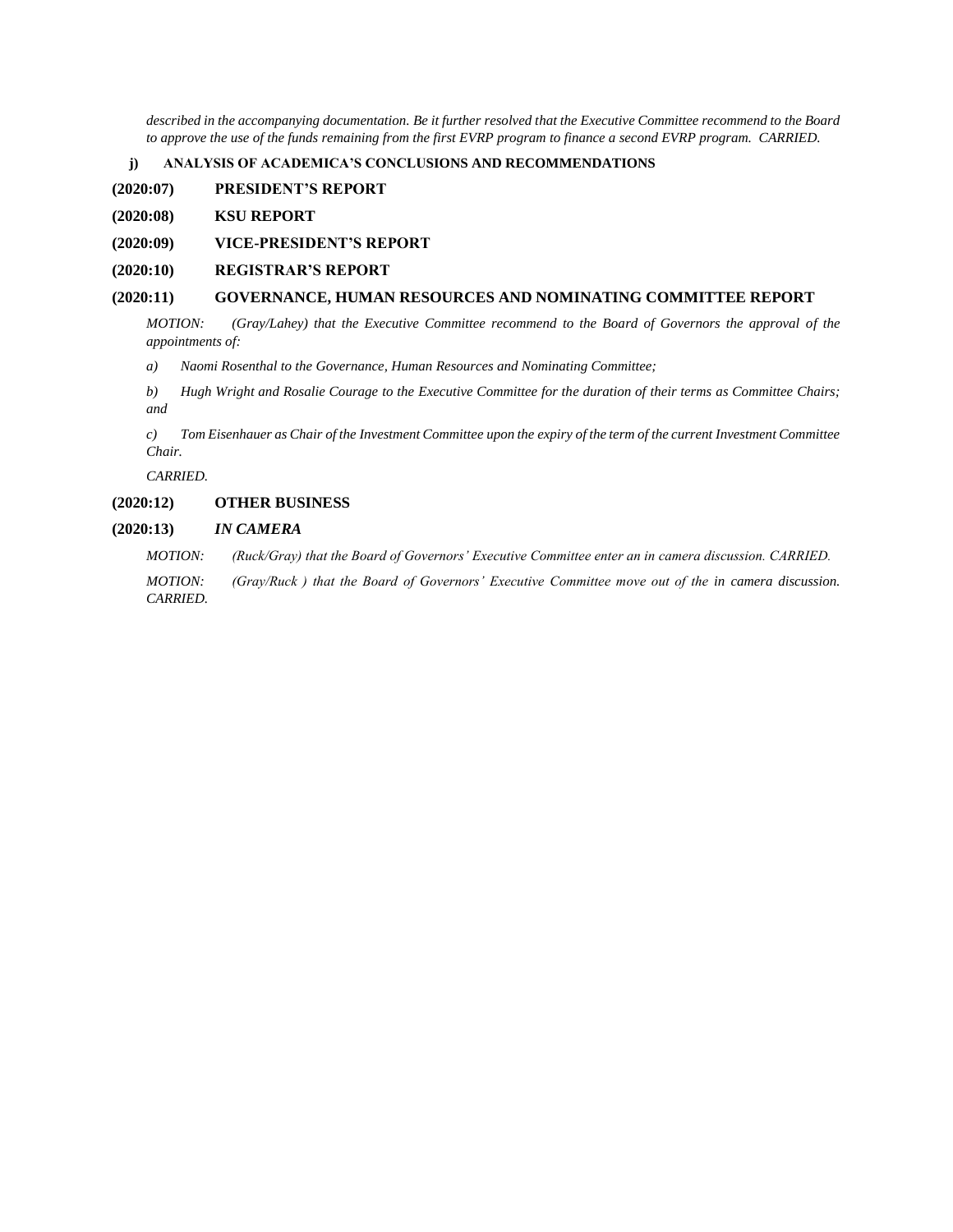## **UNIVERSITY OF KING'S COLLEGE MINUTES OF THE EXECUTIVE COMMITTEE OF THE BOARD OF GOVERNORS**

The Executive Committee of the University of King's College Board of Governors met in the University of King's College Boardroom on Thursday, March 12, 2020, at 12:00 p.m.

| PRESENT:              | Mx. Levi CLARKSON (KSU President), Dr. Sue Dodd (arrived at 1:41 p.m.),<br>Mx. Jennifer GRAY (Secretary), Professor William LAHEY (President), Dr.<br>Peter O'BRIEN (Vice-President), Mr. Douglas RUCK (Chair), Mr. Paul<br>THOMSON (Alumni Representative), |
|-----------------------|--------------------------------------------------------------------------------------------------------------------------------------------------------------------------------------------------------------------------------------------------------------|
|                       | BY TELECONFERENCE: Dr. Gwendolyn DAVIES (Vice Chair), Ms. Katrina BEACH (Treasurer)                                                                                                                                                                          |
| <b>BY INVITATION:</b> | Ms. Adriane ABBOTT (Advancement Director), Ms. Julie Green (Registrar),<br>Ms. Bonnie SANDS (Bursar)                                                                                                                                                         |
| <b>GUESTS:</b>        | Mr. Peter CONROD (Investment Committee Chair), Mr. Ian WAGSCHAL<br>(Director of Facilities)                                                                                                                                                                  |
| <b>REGRETS:</b>       | Ms. Rosalie COURAGE, Mr. Hugh WRIGHT                                                                                                                                                                                                                         |
| <b>STAFF:</b>         | Mx. Janet HATHAWAY (minutes)                                                                                                                                                                                                                                 |

At 12:09 p.m., the Chair called the meeting to order.

## <span id="page-2-0"></span>**(2020:03) PRAYER**

The Vice-President read the College Prayer.

## <span id="page-2-1"></span>**(2020:04) NECROLOGY**

The Secretary read the Necrology. A moment of silence was observed.

### <span id="page-2-2"></span>**(2020:05) CONSENT AGENDA**

A Consent Agenda addressing the following matters was circulated:

- a) Approval of Minutes. The Secretary noted that the January 30 minutes of the Executive Committee should start at 2020:01.
- b) Advancement Office Report
- c) Advancement Committee Report
- d) Alumni Report
- e) Bursar's Report
- f) Investment Committee Report

The Chair removed the Investment Committee Report from the Consent Agenda.

## <span id="page-2-3"></span>**MOTION: (Thomson/Gray) that the Consent Agenda be approved. CARRIED.**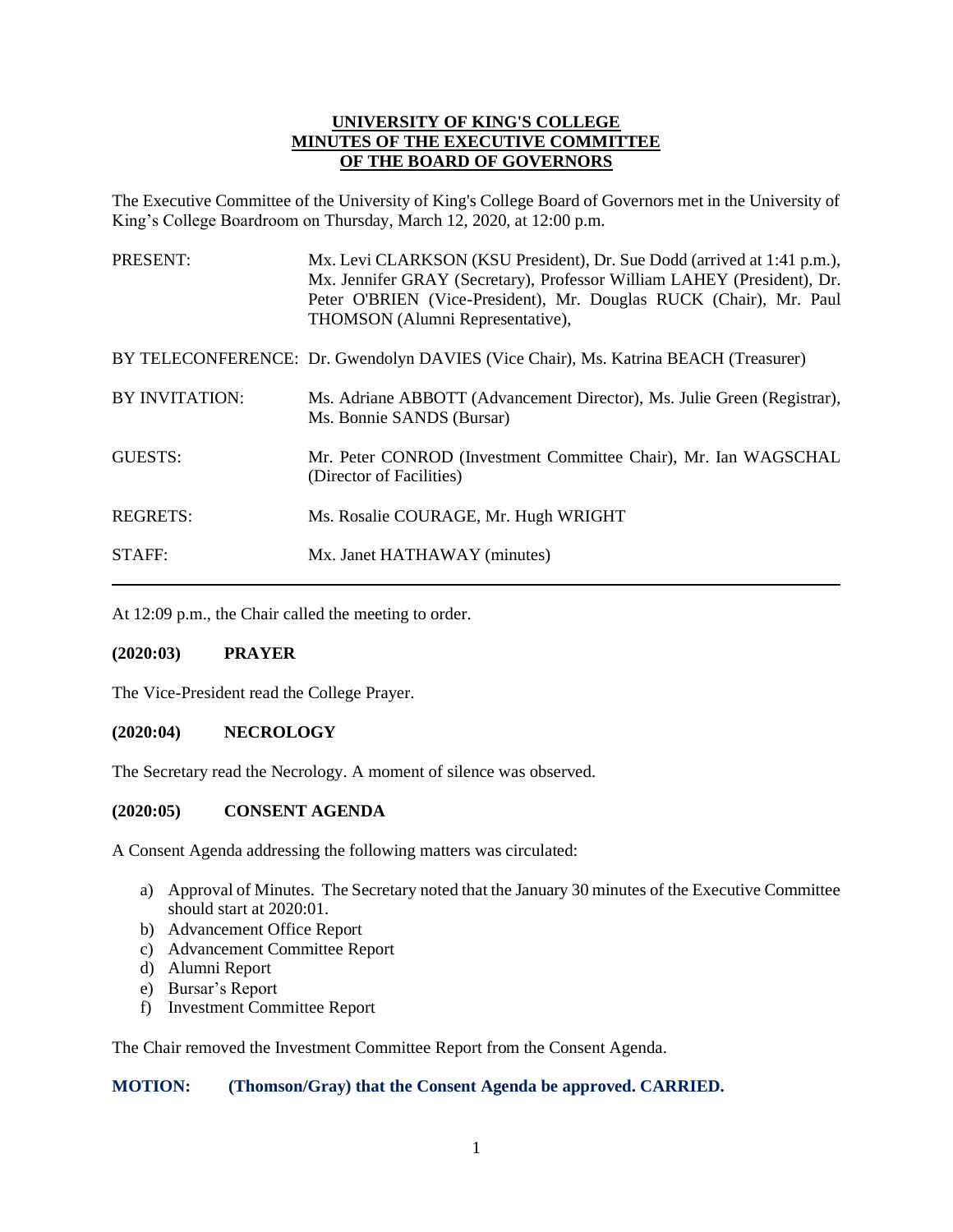The Chair made some opening remarks in place of his report:

- The Chair advised that he had attended the J-School Noire in the media lab at the NSCC Ivany campus in Dartmouth and had the pleasure of seeing young African Nova Scotian students, some as young as Grade 6. Their enthusiasm and interaction were exceptional. Having Global Media and King's participate was great for the event and he commended Sue Newhook in particular for her participation.
- The Scholarly Inquiry on Slavery process is coming along. Next week there will be interaction with the general community.
- The Chair noted that COVID-19 is bringing considerable uncertainty and advised that Peter Conrod, Chair of the Investment Committee, has been invited to answer questions about the University's investments.

The President advised that there has been considerable discussion with Dalhousie about planning for COVID-19 and described some of the upcoming announcements that would be happening concerning teaching and gathering on campus.

At 12:30 p.m., Peter Conrod, Chair of the Investment Committee, joined the meeting.

# <span id="page-3-0"></span>**(2020:06) BUSINESS ITEMS**

# <span id="page-3-1"></span>**a) 2019-20 FINANCIAL UPDATE**

The Bursar gave the financial update and noted that the impact of COVID-19 has not been factored into the update. At present, the surplus appears to be coming in just under \$650,000 because of savings for the Vice-President's assistant and the new Equity Officer, both of whom will be hired in the new fiscal year. Students are taking higher tuition electives at Dalhousie, which is factored in. The Board approved the use of last year's surplus and this year's surplus for the Tri-Bays, so if this comes to fruition, there will be \$1 million for the Tri-Bays project.

# <span id="page-3-2"></span>**b) TRI-BAY PROJECT BRIDGE FINANCING PROPOSAL**

The Bursar noted that the Tri-Bay project is scheduled to start at the end of April and it is likely payments to the contractor will be required before donations come in from a major gifts campaign, so there will be a gap. The Finance, Audit and Risk Committee discussed a \$3 million bridge financing loan proposal from RBC. King's would draw on it only as needed. The interest rate would be prime minus 0.25 and the bank is giving the University five years to raise the funds. The loan would be interest only and principal payments would be made when donations are received. If the money is not raised by that time, RBC would consider converting the balance into a term loan with an amortization period of 15 years.

# <span id="page-3-4"></span><span id="page-3-3"></span>**MOTION: (Beach/Thomson): that:**

- **1. The President is hereby authorized, empowered and directed to enter into and to perform the University's obligations under the Credit Agreement, in the form submitted to the Board, with such amendments or variations as the President, with the advice of the Treasurer and the Bursar may provide may agree to and all the provisions, terms and conditions therein contained be and the same are hereby approved.**
- <span id="page-3-5"></span>**2. The President is hereby authorized, empowered and directed to execute and deliver the Credit Agreement, together with all the documents and instruments considered necessary or**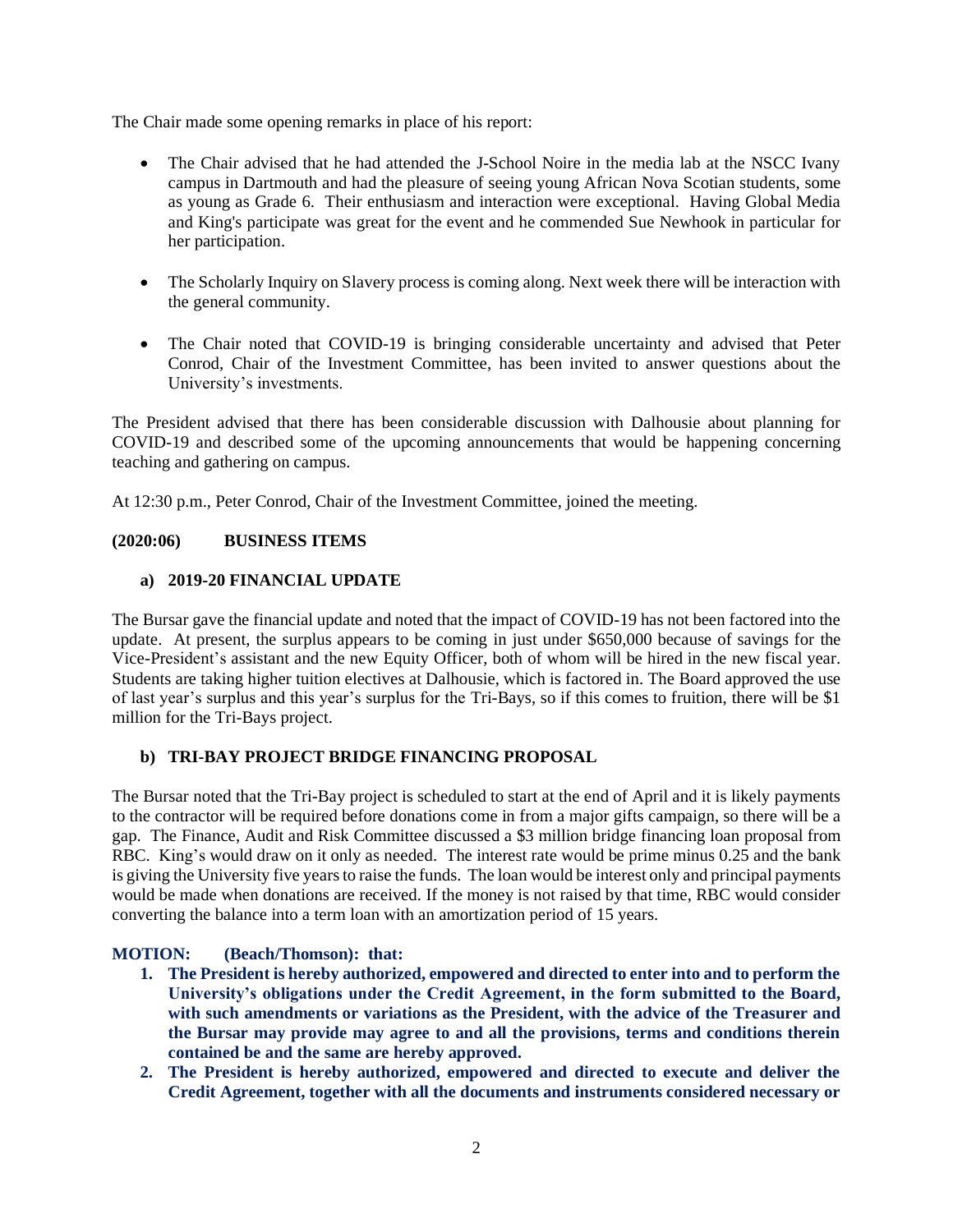**desirable in connection with the obligations of the Board thereunder, upon such conditions and in such form as the President, with the advice of the Treasurer and the Bursar may approve (such documents and instruments are collectively referred to as the "Documents"), such approval to be conclusively evidenced by the execution thereof by the President, Treasurer or the Bursar.**

<span id="page-4-0"></span>**3. The President, or with the agreement of the President, the Treasurer or the Bursar, is hereby authorized, empowered and directed, acting for in the name of and on behalf of the Board, to execute or to cause to be executed, under the seal of the University or otherwise, and to deliver or cause to be delivered the Credit Agreement and the Documents and to do or cause to be done all such acts and things as necessary or desirable in connection with the performance of the obligations under the Credit Agreement and the Documents or in order to fulfill the intent of the foregoing paragraphs of this resolution.** 

## <span id="page-4-1"></span>**CARRIED.**

The President noted that the good interest rate offered by RBC is reflective of the good relationship the University has with the bank.

# <span id="page-4-2"></span>**c) RESPONSIBLE INVESTING POLICY AND PROCEDURES**

Mr. Conrod provided background on the Investment Committee's Responsible Investing Policy and Practices. He reported that the Faculty representative on the committee was Gordon McOuat and the King's Students' Union rep was Hope Moon. The Investment Committee worked through the fall, looking at other universities' positions to see where everyone was on the spectrum of responsible investing.

Mr. Conrod described three approaches: socially responsible investing (which involved divestment in certain industries); impact investing (e.g., indigenous issues, wind, etc. where return is not primary); and "ESG", an environmental, social and governance approach. This third approach is being recommended as the appropriate form of policy for King's. However, this is not intended to be a "once and done" exercise and there will be a yearly review.

The President emphasized the importance of transparency and accountability in investment.

Mr. Conrod advised that the Committee is not recommending the University become a signatory to the United Nations' Principles of Responsible Investment, as there would be a cost and additional work to this.

Board members inquired as to what the "governance" component of ESG consists of. Mr. Conrod indicated that this tends to be to what extent Board membership represents the diversity of the community a Board serves. The Chair asked Mr. Conrod how responsible investing translates into returns in relation to traditional investments. Mr. Conrod advised that there tends to be an enhanced return on portfolio over the medium and long term because demand for those companies' stock who are doing a "good job" will rise. The best leaders will go to companies who have good ESG practices, and board members, buyers, and customers will flock to companies that have good ESG practices.

Board members inquired as to the potential long-term impact of COVID-19 on the University's investments. Mr. Conrod explained the potential market impacts.

The Executive Committee members applauded Mr. Conrod and thanked him for his long service.

<span id="page-4-3"></span>**MOTION: (Lahey/Thomson) that the Executive Committee recommend to the Board the proposed responsible investing policy. CARRIED.**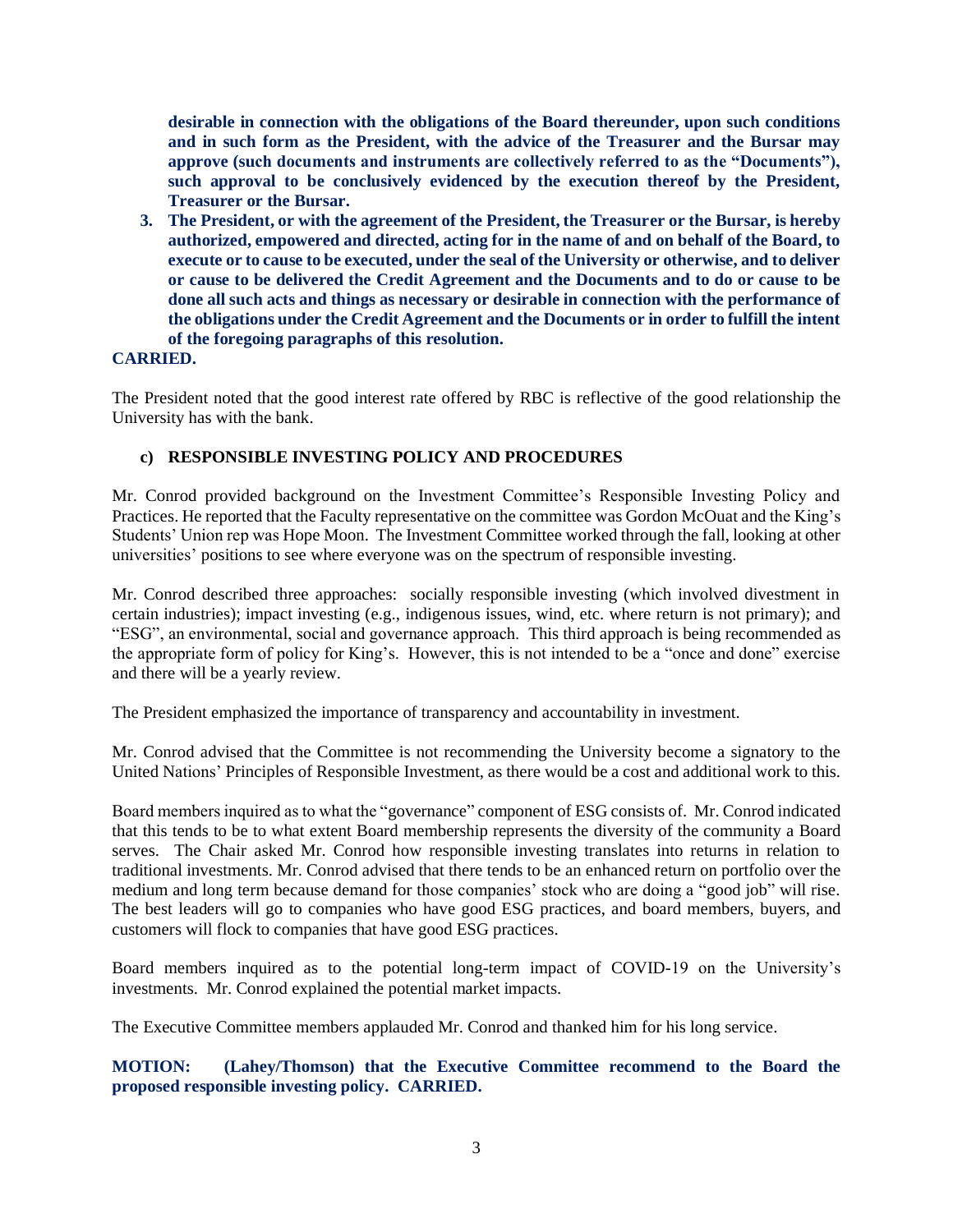At 12:45 p.m., Mr. Conrod left the meeting.

## <span id="page-5-0"></span>**d) SAFETY POLICY**

Facilities Director, Ian Wagschal, presented the draft University Safety Policy. He noted that this is the first step to be in compliance with the Nova Scotia *Occupational Health and Safety Act*, which requires that any employer with more than five employees have a written Safety Policy that expresses the employer's commitment to safety. This policy must address the reasons for the employer's commitment to health and safety, a commitment to cooperate with employees, and the safety responsibilities of the employer, supervisors, and other employees.

Mr. Wagschal advised that the OH&S Committee is a joint committee formed to oversee the broader aspects of safety, including the safety programs, which will be developed by the heads of units.

## <span id="page-5-1"></span>**MOTION: (Chapman/Gray) that the Executive Committee recommend that the Board of Governors approve the University Safety Policy. CARRIED.**

## <span id="page-5-2"></span>**e) USE OF BICENTENNIAL FUND TO RENEW LIBRARY PODIUM AND STAIRS**

The Bursar pointed out the barricade around the front of the Library, which was placed there for safety reasons. The Facilities Director advised that the Library steps are over an inhabited space, called a podium. The cement underneath it has delaminated and turned to mud, which heaves the stones, so they become a tripping hazard. The concrete base screed has turned to mulch. Work is required to clear the entire area off and build it up again.

The Bursar estimated the cost of replacing the podium and stairs to be \$115,000-\$144,000. She said the Board recognized the Bicentennial Fund as an internally restricted fund as of April 1, 2017. The fund was established for four purposes: Library operations and maintenance; bursaries and scholarships; programs; and Faculty support.

<span id="page-5-3"></span>**MOTION: (Lahey/Thomson) that the Executive Committee of the Board hereby authorizes up to \$144,000 to be expended from the Bicentennial Fund to finance the renewal of the Library podium and stairs. CARRIED.**

## <span id="page-5-4"></span>**f) AMENDMENTS TO PRIVACY STATEMENT**

The Bursar advised that in 2013, the Board approved a Privacy Statement for the University. Then Vice-President Kim Kierans and McInnes Cooper lawyer David Fraser worked on it. It now needs to be updated. The Bursar asked David Fraser for updates, which were provided.

Board members asked whether it was necessary to say in the policy how much King's information is controlled by Dalhousie and not within the control of King's. The President suggested the Executive Committee could approve the Privacy Statement with the proviso that the Bursar will check with David Fraser regarding the relationship with Dalhousie.

<span id="page-5-6"></span><span id="page-5-5"></span>**MOTION: (Lahey/Thomson) that the Executive Committee recommend that the Board of Governors approve the amendments to the Privacy Statement, subject to a review with David Fraser as to whether the Privacy Statement need to be explicit on the question of data sharing with Dalhousie. CARRIED.**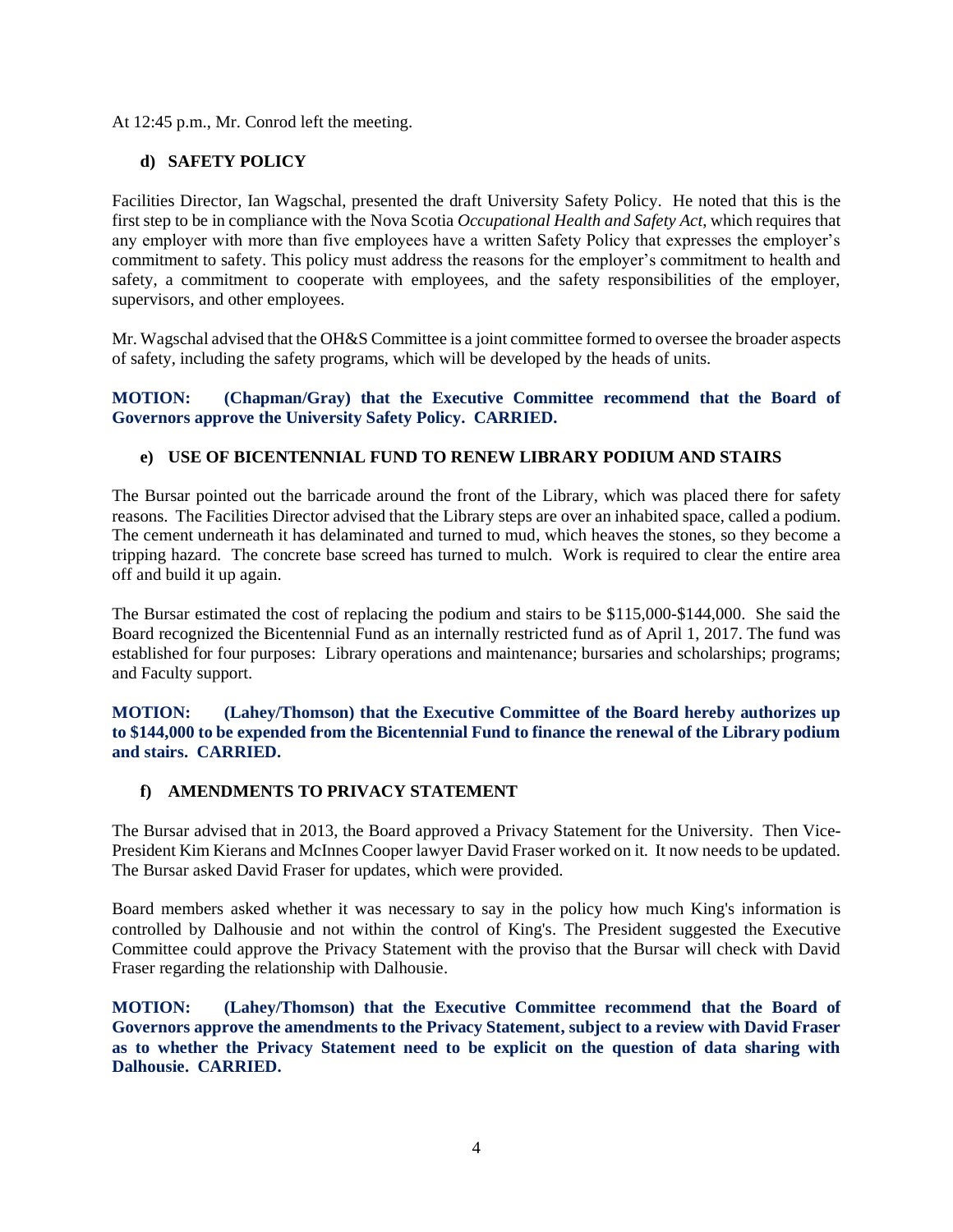## **g) COLLECTIVE AGREEMENT BETWEEN UKC AND UKTA**

The Bursar gave a summary of the negotiations with the University of King's College Teachers' Association, which now has five members (FYP tutors). There were five meetings between December 11 and January 21, which were amicable.

- The Bursar noted that the qualifying period to receive top-up during pregnancy leave has been removed and is now consistent with what is offered to permanent King's faculty. The previous agreement had a one-year qualifying period.
- This is a three-year agreement with salary increases of 1.5% in each of the three years, and an increased moving expense allowance. Faculty fellows, after their three-year contracts, can then apply to be a Senior Fellow, a two-year contract. Senior fellows wanted to apply for the same job. They are allowed to apply if there are no other candidates from the Faculty Fellow pool. That was the biggest issue. There was also an increase in the overload rate they are paid.

The Bursar advised that Bob Mann assisted with the process. The Presidentsaid Michelle Wilband, Michael Bennet, and Hilary Ilkay, the negotiators on the union side, were also well prepared.

<span id="page-6-0"></span>**MOTION: (Gray/Thomson) that the University of King's College Teachers' Association collective agreement be brought forward to the Board of Governors for acceptance. CARRIED.**

## <span id="page-6-1"></span>**h) PROVISIONAL BUDGET FOR 2020-2021 AND PROJECTIONS FOR THE NEXT THREE YEARS**

The Bursar referred to slides in the meeting package for the 2020-2021 Provisional Operating Budget, noting the small operating surplus of \$55,000 before the COVID-19 impact, and reviewed these in detail.

The Bursar advised that the University is projected to have \$464,000 more in revenue next year as compared to the prior year budget. The debt repayment is going up substantially next year, which relates to the deficitfinancing loan of \$2.6 million. That loan needs to be repaid over five years. All other loans have a 20-year amortization period. The provincial operating grant will increase by no less than 1% over the prior year, with payments made monthly rather than in a lump sum, allowing for an interest savings of \$31,000. The University also received a deferred maintenance grant of \$453,000 (infrastructure renewal) from the Province.

The Bursar reported that enrolment shows slightly lower head counts than in the prior year. There is a 3% increase in arts and science tuition that coincides with Dalhousie's budget, a 1% increase in Journalism tuition and 2% increase in MFA tuition.

At 1:20 p.m., the Vice-President returned to the meeting.

The Bursar noted that the University is keeping all ancillary fees flat except the MFA mentor fee. Meal plans are going up because of the food service contract with Chartwells. There will be only 217 instead of 219 days in residence. Dalhousie will be increasing the international differential tuition rate for a second year, so King's will have to follow suit and will have the benefit of higher tuition from international students.

With respect to residence occupancy, she indicated that the assumption is that 235 beds will be occupied on move-in day in residence.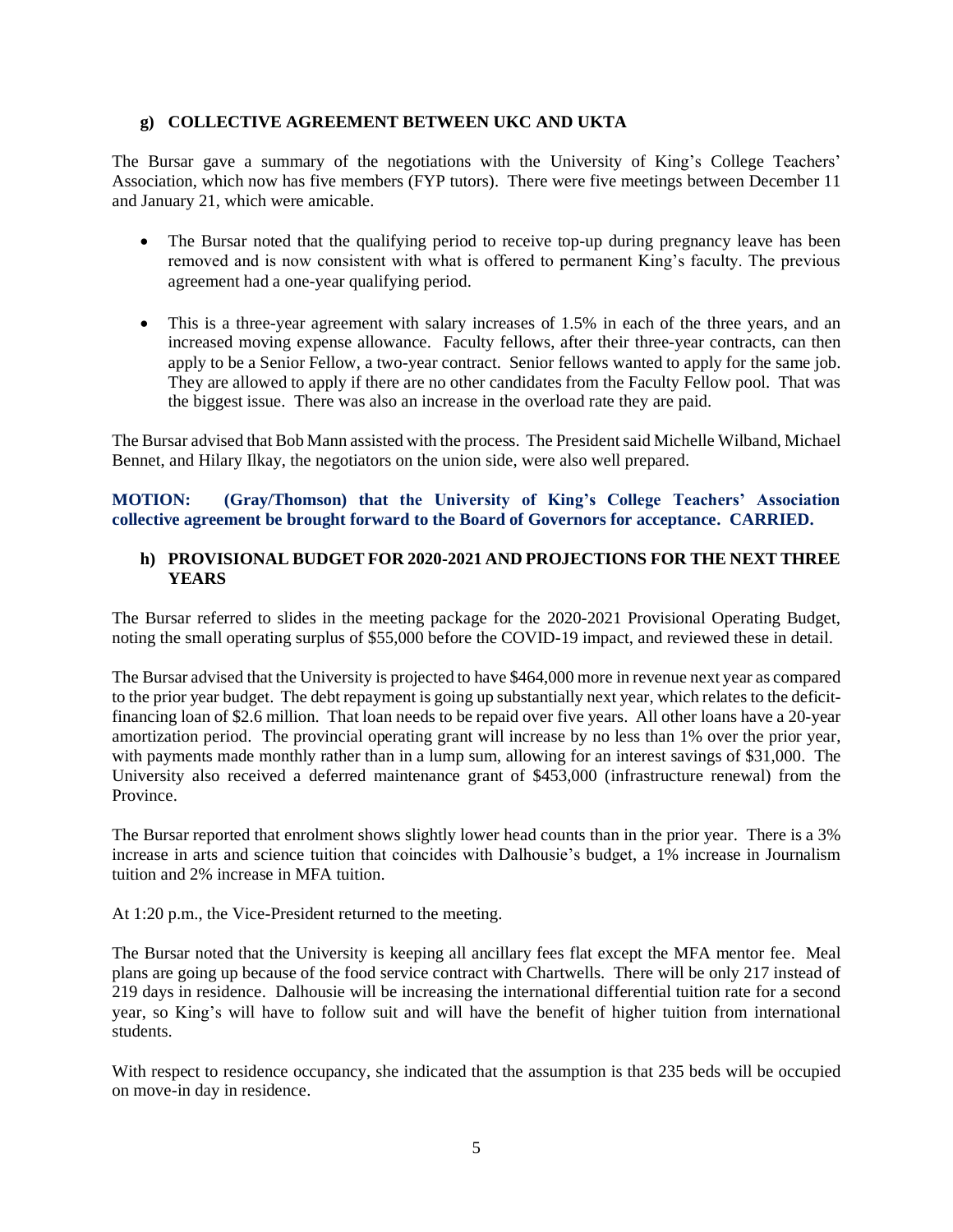Conference Services has a large amount budgeted for the North American Indigenous Games for 10 days in July. There is \$65,000 in revenue associated with that.

There is a minimum wage increase of \$1/hour, which will affect the student casual budget, cleaning, security, and food services budgets. In addition, there will be no Blue Cross premiums for five months this year due to a premium holiday.

July salary increases have been estimated for all faculty and staff due to the fact that Dalhousie is bargaining with all of its unions this year. The proposed budget also provides for two new faculty members, one in FYP and one in Journalism. The budget also includes a two-year limited term appointment for the next two years for HOST to allow four faculty members to go on sabbatical over two years.

It is expected that there will be a FYP class of 195 as of October 15. The Bursar noted the FTEs are slightly lower than last year's budget and forecast.

The Bursar presented other potential areas of expenditure still under consideration.

Board members commended the Bursar for her presentation.

The Bursar noted that there are fluid issues – COVID-19 impacts top the list. The University does not know how many students might return in the fall. King's will take a draw from its endowment based on March 31, based on three-year average of market values. Current market volatility could affect the draw. The Berlin course was just cancelled, so that will be a \$91,000 impact, possibly higher. The two-week MFA residency in June will be impacted, as well as Humanities for Young People in July and Conference **Services** 

The Bursar noted a number of unknowns including the Dalhousie allotment is \$4 million which will be firmed up at year-end. Salaries for new faculty members are not known yet. Regarding the Academica studies, there is nothing yet in the budget to allow their recommendations to be implemented. The School of Journalism is looking at non-credit workshops, so that might be a positive impact.

Regarding the MOU with Dalhousie, the President reported that the Bursar and the President had a positive conversation with Ian Nason last week. There may be adjustments in student fees – one in the facilities renewal fee and one in the athletics fee. They are small. The process is now at the stage where Dalhousie is writing a new MOU. The President expressed his confidence that there will be clarity on the principles and content of this MOU. Ian Nason and the Bursar thought it could be implemented this coming fiscal year.

The President noted that the fluid situation may make approval of the budget seem artificial, but the discipline that has been incorporated into the whole budget process by working to the end of March instead of the end of June is something the President did not want to compromise.

At 1:44 p.m., Dr. Sue Dodd joined the meeting.

# <span id="page-7-0"></span>**MOTION: (Beach/Davies) that the Executive Committee recommend to the Board of Governors that the 2020-2021 budget be approved. CARRIED.**

The Treasurer noted how important it is to prepare the budget in March for years when there would be capital projects.

At 1:45 p.m., the meeting paused for a health break.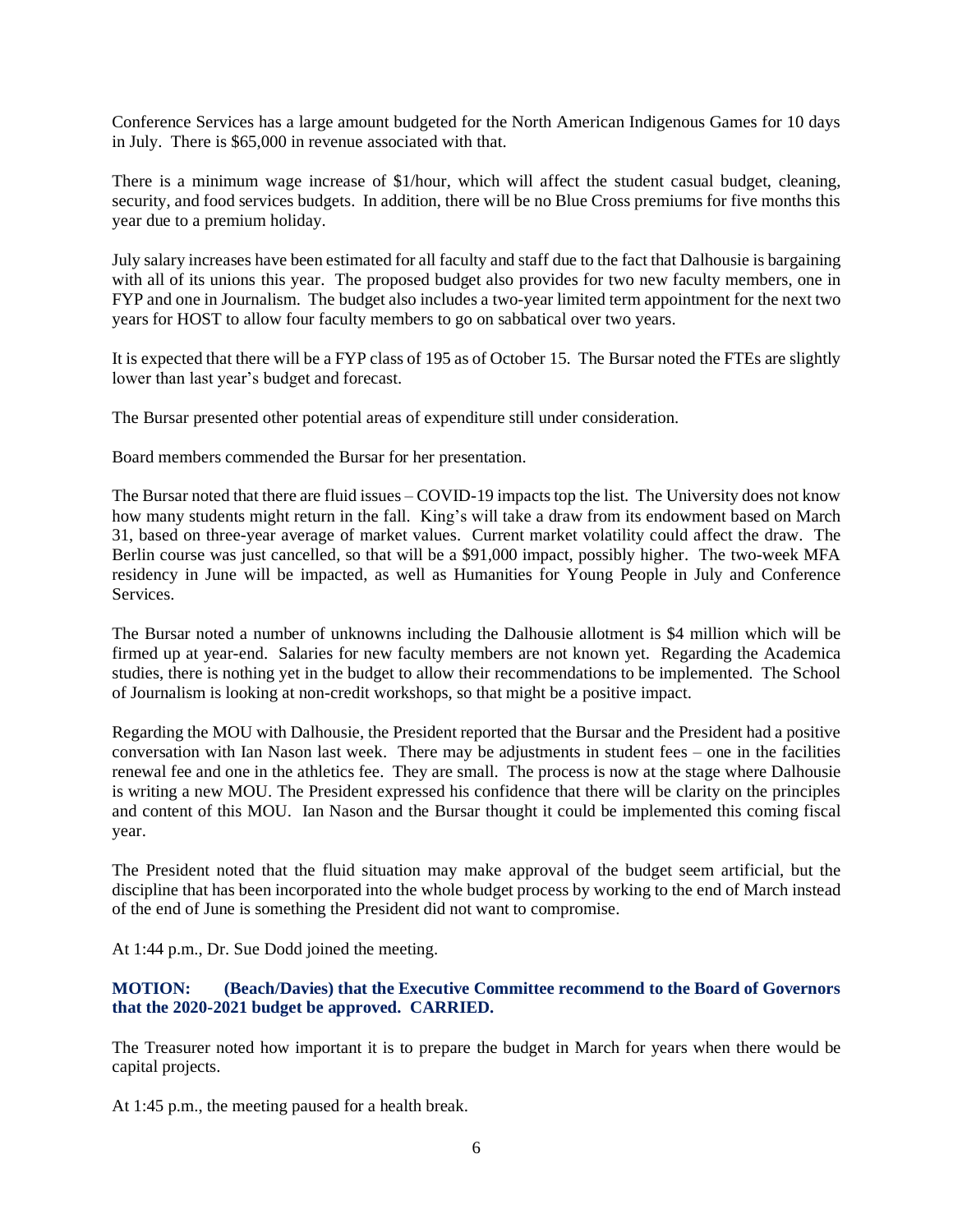At 2:02 p.m., the meeting resumed. The KSU President did not return to the meeting after the break.

# <span id="page-8-0"></span>**i) ESTABLISHMENT OF SECOND ENHANCED VOLUNTARY RETIREMENT PROGRAM (EVRP)**

The Bursar provided background on the first EVRP. Two faculty members signed up for the EVRP in 2018 and one deferred to 2019. Under the program, a faculty member would work a 50% load and be paid for a 100% load. After the first year, the faculty member would retire and then either leave the university or sign up for a maximum two-year 50% post-retirement contact. All three of the faculty members who signed up for the EVRP chose to go on two-year 50% post-retirement contracts. Two such contracts will expire on June 30, 2021, and the third on June 30, 2022. After that, those positions would be gone. The University spent \$72,000 out of the internally restricted funds to cover 50% of the load of one of the faculty members. The 50% course loads of the other two faculty members were covered with internal resources.

The Bursar advised that the University is looking at a new EVRP. Twenty-two faculty members will be eligible to retire in five years' time. There are salary savings when a new a new faculty member is hired at a lower salary. The University wants to be fair about the period when King's would allow faculty members to make the decision to opt into the program. There may be a rolling time period where a faculty member would have a certain amount of time from when they become eligible to make their decision. She indicated that the Administration is seeking provisional approval to proceed.

Board members noted that faculty renewal is made possible by the EVRP.

The Bursar presented two resolutions, which the Secretary noted could be rolled into one.

<span id="page-8-1"></span>**MOTION: (Gray/O'Brien) that the Executive Committee recommend to the Board to grant provisional approval for King's to proceed with the development of a second Enhanced Voluntary Retirement Program (EVRP) along the lines described in the accompanying documentation, and that the Executive Committee recommend to the Board to approve the use of the funds remaining from the first EVRP program to finance a second EVRP program. CARRIED.**

## <span id="page-8-2"></span>**j) ANALYSIS OF ACADEMICA'S CONCLUSIONS AND RECOMMENDATIONS**

The Registrar referred to the final report from the Academica Group that was in the meeting package and gave a presentation on enrolment research findings and next steps for student recruitment at King's.

The Registrar reported that the University received the final Academica report on January 17 and has been undergoing consultations with Dalhousie and the King's community. Her office is now in the planning stage and have not yet put forward budget asks. They are focussed on the narrative for the recruitment message for the coming academic year.

The Registrar showed a series of slides and discussed key findings from Academica's report. Among the recommendations and observations noted were the following:

- King's must tell a compelling King's story using proof stories from King's students, alumni and faculty.
- One of the main concerns is the lack of familiarity that people have with King's the people who know King's love the University, but they are a small percentage of the target population. Board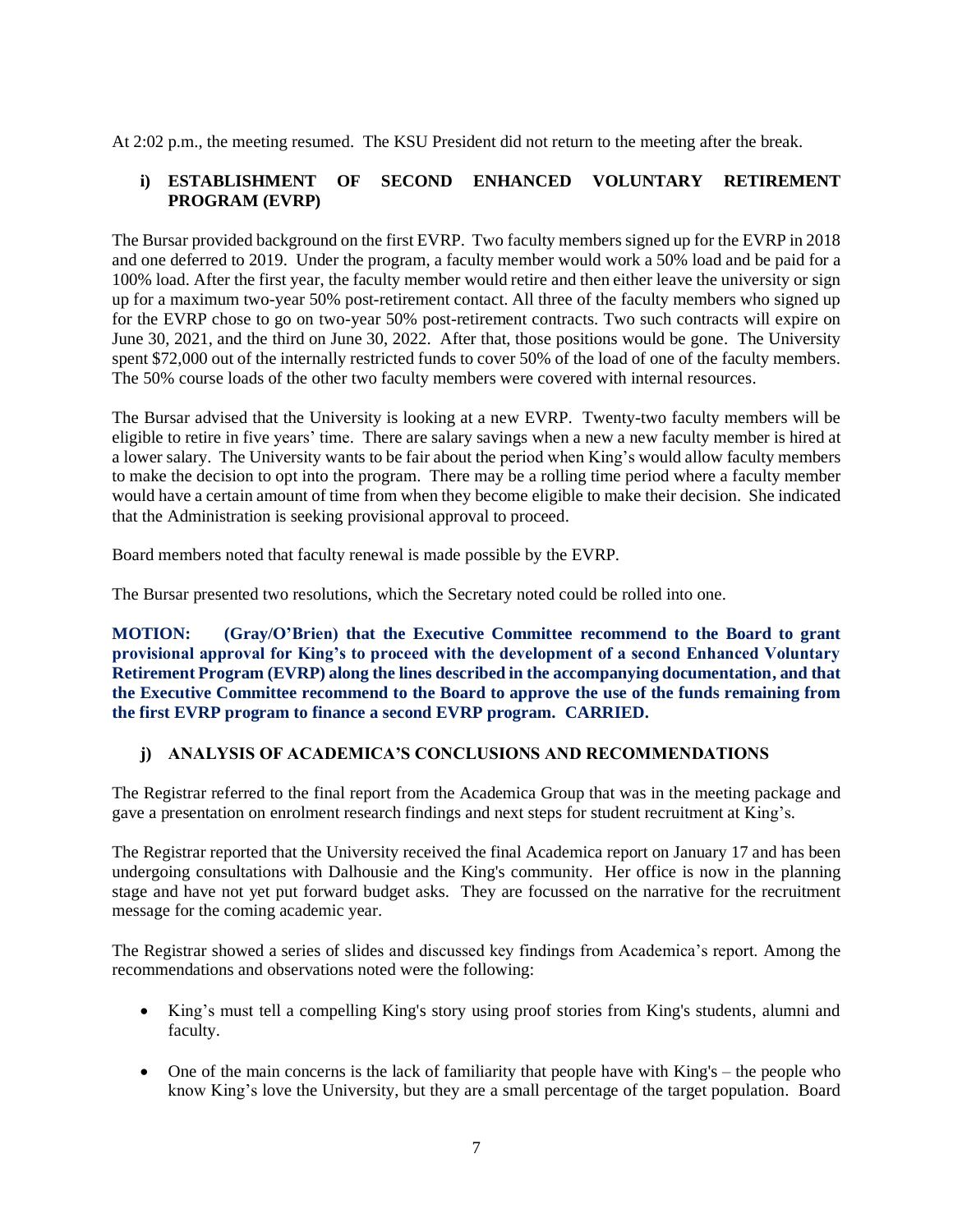members asked if confusion with King's University out west is a problem. The Registrar noted it was, as well as with King's at Western University in Ontario.

- Parents have anxiety about the cost of a King's education, work outcome, etc. There is a focus by both parents and students on outcomes. Board members asked if having Rhodes Scholars was appealing to prospective applicants. The President advised that he was reasonably sure the number of King's Rhodes scholars is the largest per capita in the world.
- The Registrar asked the Advancement Director to speak to the slide about the King's community. The Advancement Director noted that eighty-one percent of alumni were employed within two years of leaving King's, and many of the others were continuing to study, with a high number at the master's level. Ninety-five percent would choose King's again.
- The Registrar reported that in terms of reputation, most people thought of the Foundation Year Program as a remedial program to prepare students for university-level courses.
- Looking at student and parent anxiety levels, King's needs to focus on outcome. The University is looking at the King's and Dalhousie story and improving the way this relationship is characterized. King's needs to amplify its reputation. There needs to be focus on Public Humanities as an experiential program, the University of Calgary partnership, and the ability to build capacity in FYP Science.

The Registrar noted that the conclusions that the University has come to is that King's needs to tap into the interest in science at King's; emphasise how many people go on to graduate work; the sense of exceptionality of the King's experience; and the King's-Dalhousie experience.

Board members discussed the various findings. The Registrar concluded that her office will take this information to create a more robust enrolment plan. There are the right conglomeration of people at King's and Dalhousie who are supportive of this longer-term programming to achieve the goal. This is a multiyear exercise.

# <span id="page-9-0"></span>**(2020:07) PRESIDENT'S REPORT**

The President observed that the new President of Dalhousie, Deep Saini, knows a lot about King's and thinks favourably of King's. The President was optimistic about the relationship.

On COVID-19, the President reported that there is a pandemic planning committee that has met twice and will meet again after this meeting. King's had a pandemic preparedness plan in the days of H1N1, which is being updated as planning progresses. Facilities Director Ian Wagschal and Dean of Students Katie Merwin has been working with Dalhousie, and the Vice-President has been working on academic matters. The President noted it was essential that King's be aligned with Dalhousie.

Among other considerations related to COVID-19, the President noted that the University has done a first analysis of who can work from home and how would they need to be equipped. Critical business functions, such as maintaining payroll have been identified. The University is doing an inventory of upcoming events, such as Encaenia. It will probably not be happening in May. There are efforts to examine cleaning and cleaning practices, making sure King's is well supplied with cleaning and sanitation supplies.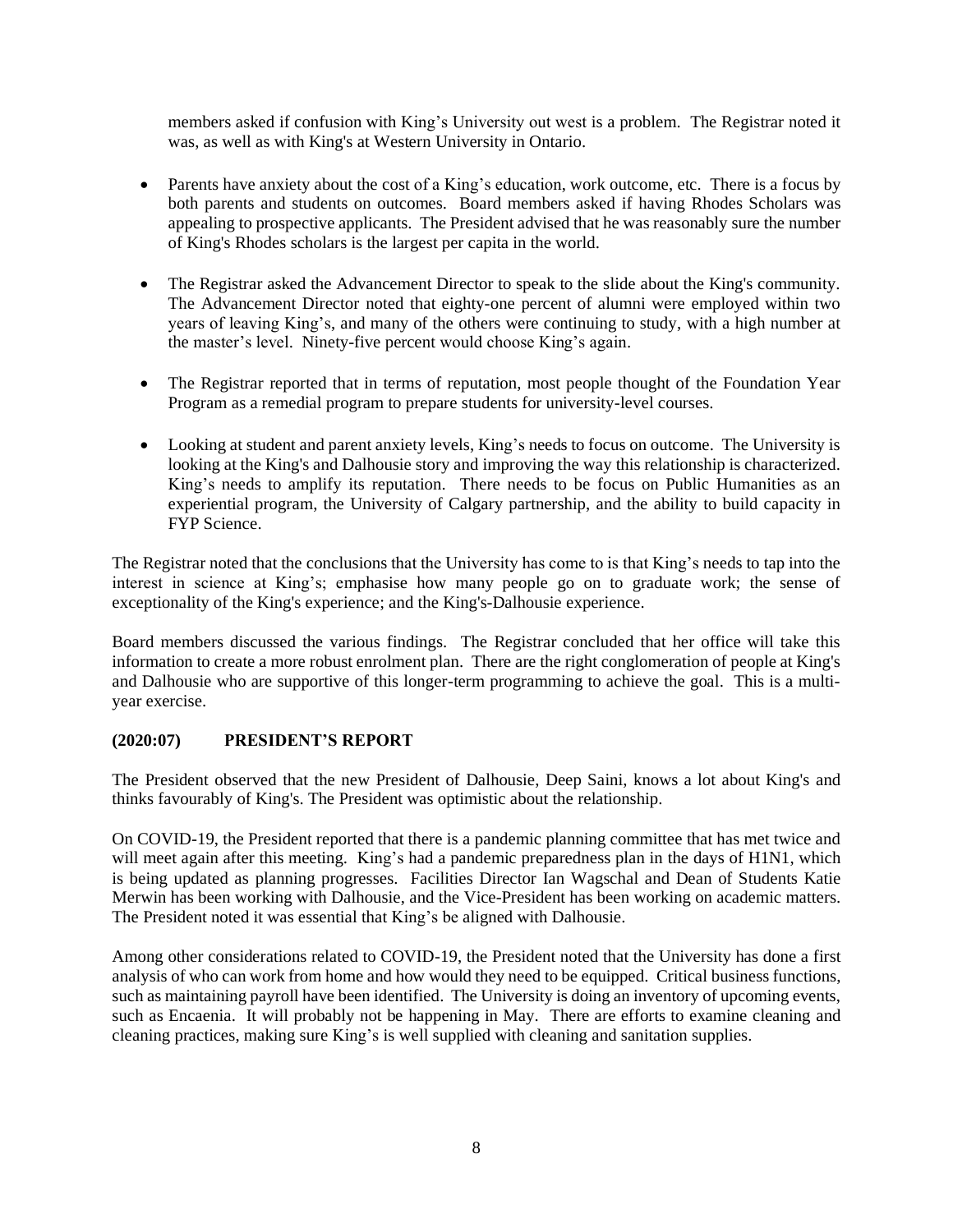As chair of CONSUP, the President reported that CONSUP is forming a higher education working group on COVID-19. The first call on that is tomorrow morning. All universities are connected to the Chief of Public Health, Dr. Rob Strang.

The President reported that this afternoon, an email went out announcing Sherry Borden Colley will be the only recipient of an honorary degree this year from King's. She is largely responsible for bringing the Viola Desmond story back to public consciousness. She is an important member of the African Nova Scotian community. He also reported on the appointment of Debra Deane Little as the new Chancellor. Both she and the President were interviewed yesterday by a student for *The Watch*, and it is clear that the new Chancellor understands King's.

The President reported he was confident that the conversation among all universities tomorrow morning would be a catalyst for a unified approach on COVID-19.

Board members noted the significance of Sherry Borden Colley receiving the honorary degree and the Advancement Director advised that the Chancellor is actively studying Latin.

### <span id="page-10-0"></span>**(2020:08) KSU REPORT**

There was no report from the KSU President.

## <span id="page-10-1"></span>**(2020:09) VICE-PRESIDENT'S REPORT**

The Vice-President reported that most of his activity has had to do with COVID-19, in particular, representing King's on the provincial committee that the President had described. Concerning other matters, the Vice-President advised of the following:

- The Priorities and Planning Committee is developing a strategy for identifying potential hires in sequence 3 and 4. Searches are ongoing for the first two candidates. The first candidate in the FYP process was due to arrive next week from Singapore. Planning and Priorities is working out ways of collecting information and prioritizing going forward for the third and fourth appointments in future.
- There was an announcement on February 15 of the Public Humanities fellowship program, which is underwritten by BMO. The program seeks to match applicants and opportunities for 10 weeks – four per week. The University has received a dozen applications from organizational partners.
- The Scholarship Committee is busy making decisions on recipients of major scholarships.
- The Assistant to the Vice-President position has essentially been filled. The successful candidate identified has indicated interest in accepting the position and has a contract letter in hand to return tomorrow.
- The Vice-President reported that there was a lot of activity around culturally sensitive EDI and what students prefer to call anti-oppression training. The Vice-President outlined the resources being tapped into for this effort. He advised that the University is moving forward in a productive discussion in this area to achieve the desired outcome of more sensitive and inclusive teaching in the classrooms.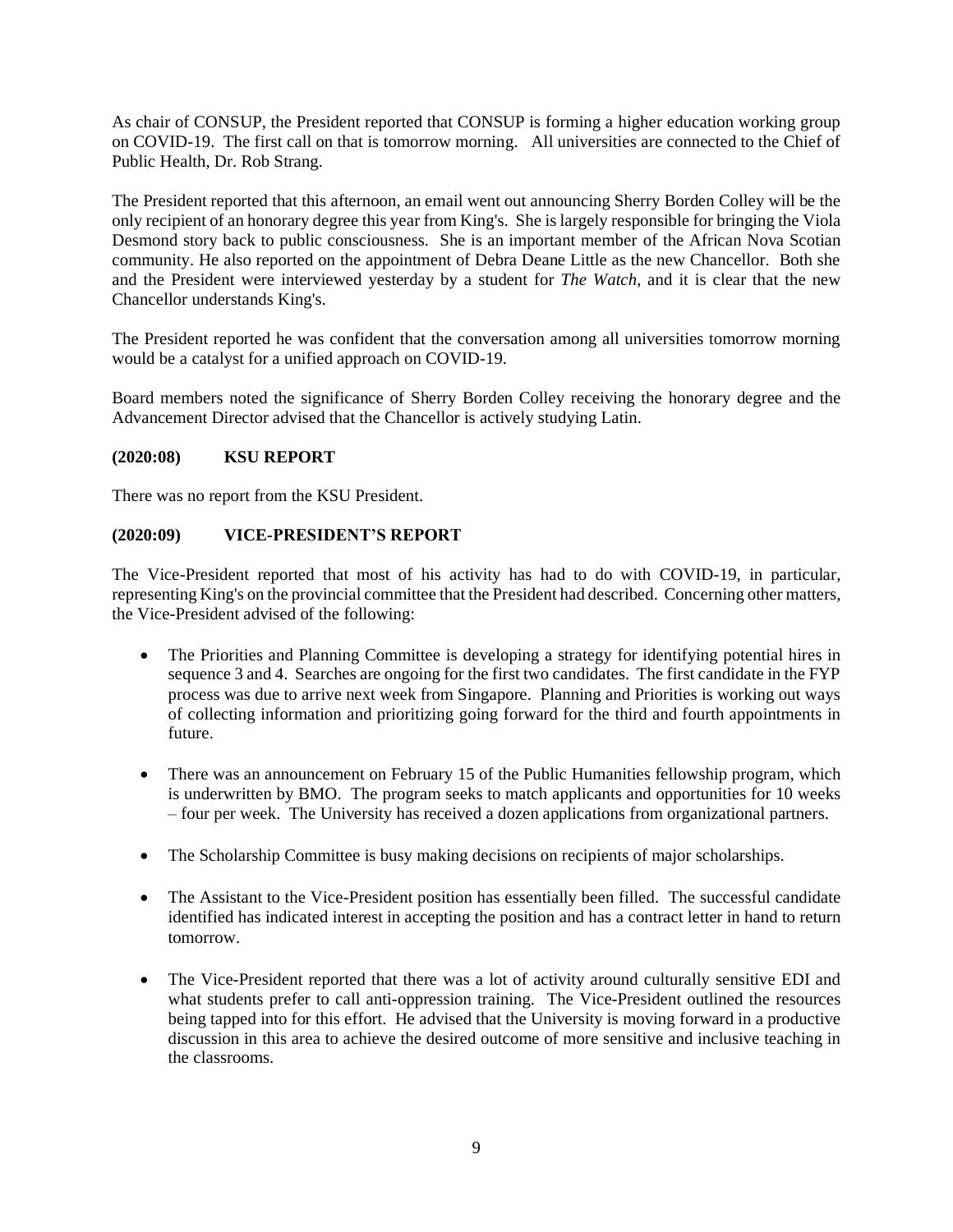## <span id="page-11-0"></span>**(2020:10) REGISTRAR'S REPORT**

The Registrar indicated that her office was confident that the University will meet projections in the budget. The University is working hard to make sure King's has capabilities through digital and electronic means to keep the applicant pool engaged. The University is well-positioned as it had been moving away from doing things by paper.

The Registrar noted that her office is working closely to the Enrollment Management Committee to get scholarships and bursaries out.

The Registrar reported that administration have been spending time moving the Academica report in consultations through the community and obtaining feedback on it. There is an aggressive consultation schedule.

Finally, the Registrar advised that a staff retention plan is being developed with support by the Bursar, the Vice-President and the President.

## <span id="page-11-1"></span>**(2020:11) GOVERNANCE, HUMAN RESOURCES AND NOMINATING COMMITTEE REPORT**

The Secretary presented the Governance, Human Resources and Nominating Committee Report and put forward a resolution relating to the appointments proposed in that report.

<span id="page-11-2"></span>**MOTION: (Gray/Lahey) that the Executive Committee recommend to the Board of Governors the approval of the appointments of:** 

- <span id="page-11-3"></span>**a) Naomi Rosenthal to the Governance, Human Resources and Nominating Committee;**
- <span id="page-11-4"></span>**b) Hugh Wright and Rosalie Courage to the Executive Committee for the duration of their terms as Committee Chairs; and**
- <span id="page-11-5"></span>**c) Tom Eisenhauer as Chair of the Investment Committee upon the expiry of the term of the current Investment Committee Chair.**

## <span id="page-11-6"></span>**CARRIED.**

The Secretary advised that the renewal of the President would be discussed *in camera*.

## <span id="page-11-7"></span>**(2020:12) OTHER BUSINESS**

On the issue of the extension of the term of the Vice-President: the President advised that he had reviewed the process with the Governance, Human Resources and Nominating Committee and there will be a opportunity to provide written input/feedback regarding the reappointment of the Vice-President. This will be reviewed by committee of the President, Tom Curran and Gwen Davies and Levi Clarkson.

### <span id="page-11-8"></span>**(2020:13)** *IN CAMERA*

## <span id="page-11-9"></span>**MOTION: (Ruck/Gray) that the Board of Governors' Executive Committee enter an in camera discussion. CARRIED.**

At 3:08 p.m., the meeting moved to an *in camera* discussion. No resolutions were passed *in camera.*

<span id="page-11-10"></span>**MOTION: (Gray/Ruck ) that the Board of Governors' Executive Committee move out of the** *in camera* **discussion. CARRIED.**